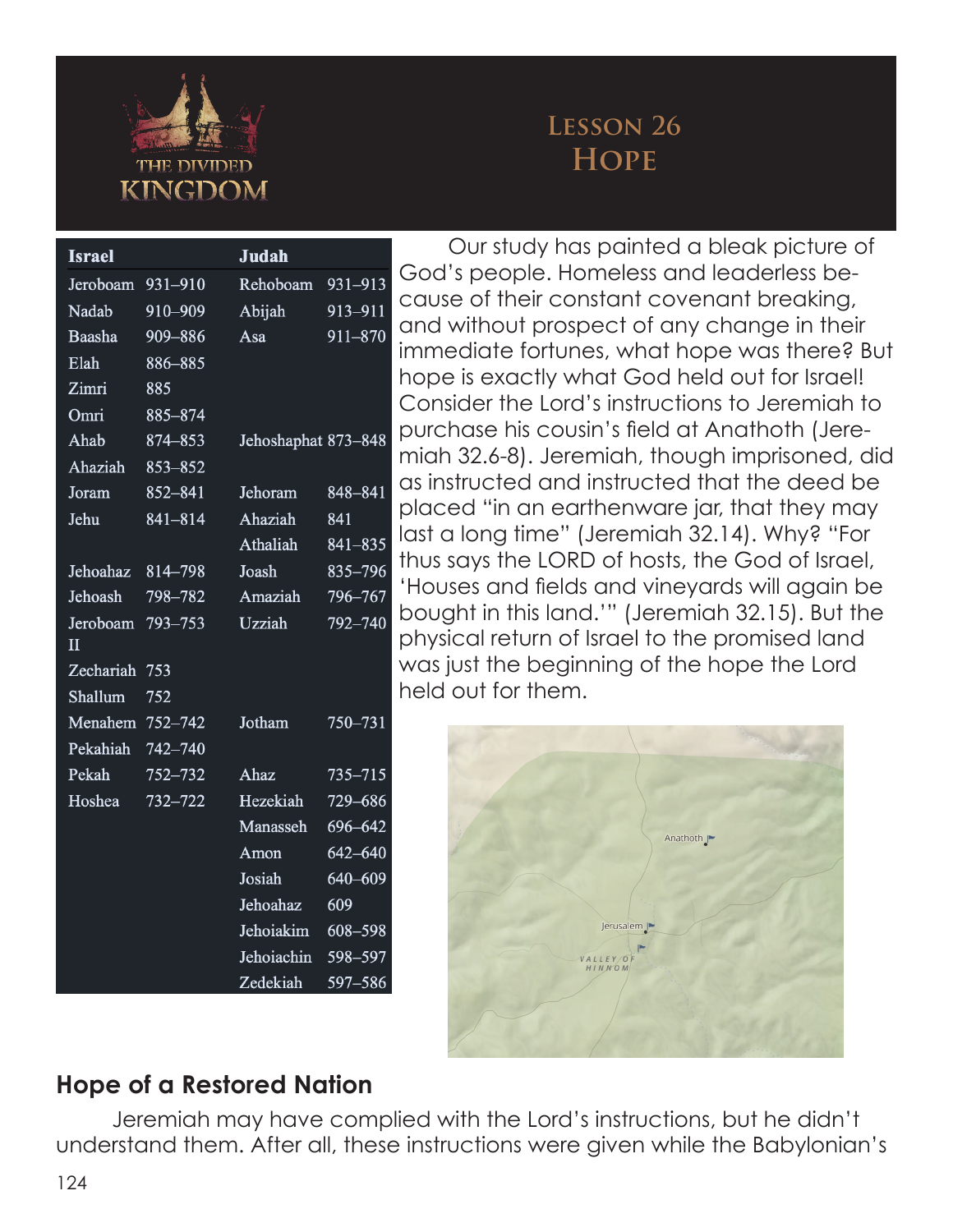were besieging Jerusalem and the people were suffering the consequences of doing "nothing of all that You commanded them to do" (Jeremiah 32.23-24). Yes, the Lord was bringing calamity upon the people, but He had not abandoned them: "Behold, I will gather them out of all the lands to which I have driven them in My anger, in My wrath and in great indignation; and I will bring them back to this place and make them dwell in safety. They shall be My people, and I will be their God;" (Jeremiah 32:37–38, NASB95).

Similarly, Ezekiel was shown in a vision a valley full of dry bones, representing the death of Israel (Ezekiel 37). The Lord asked Ezekiel if these bones could live and then instructed His prophet to prophecy to these bones, saying that the Lord would "cause breath to enter you that you may come to life" (vs. 5). Israel, though considered dead, would live again (vss. 11-14)!

A great aspect of this hope was that God would gather Israel from among all the nations where they'd been scattered (Ezekiel 37.21). But what the faithful could not appreciate at that time, and would not appreciate for many years to come, was that this new "Israel" God was gathering to Himself would include the nations as well! The Lord had previously revealed this to Isaiah: "Now it will come about that In the last days The mountain of the house of the LORD Will be established as the chief of the mountains, And will be raised above the hills; And all the nations will stream to it." (Isaiah 2:2, NASB95) In the future, the Lord's servants would understand its fulfillment: "I most certainly understand now that God is not one to show partiality, but in every nation the man who fears Him and does what is right is welcome to Him." (Acts 10:34–35, NASB95)

### **Hope of a Restored King**

"Thus says the LORD, 'Write this man down childless, A man who will not prosper in his days; For no man of his descendants will prosper Sitting on the throne of David Or ruling again in Judah.'" (Jeremiah 22:30, NASB95) Such was God's pronouncement against Jehoiachin, the last legitimate heir of David to reign in Jerusalem. Zedekiah, the puppet installed by Nebuchadnezzar, would not succeed having his sons slain in front of him before he was blinded and led captive to Babylon (2Kings 25.6-7). David's line had failed.

However, God's promise to David had not failed (2Samuel 7.12-13). The Lord promised that in the future "a shoot will spring from the stem of Jesse, And a branch from his roots will bear fruit." (Isaiah 11:1, NASB95) Furthermore, the people God was gathering from among the nations would have David reigning over them as king (Ezekiel 37.24). No longer would the people suffer under evil and wicked shepherds, rather the Lord would "set over them one shepherd, My servant David, and he will feed them; he will feed them himself and be their shepherd." (Ezekiel 34.23).

Jesus is the promised son of David (Matthew 1.1). But, He would not de-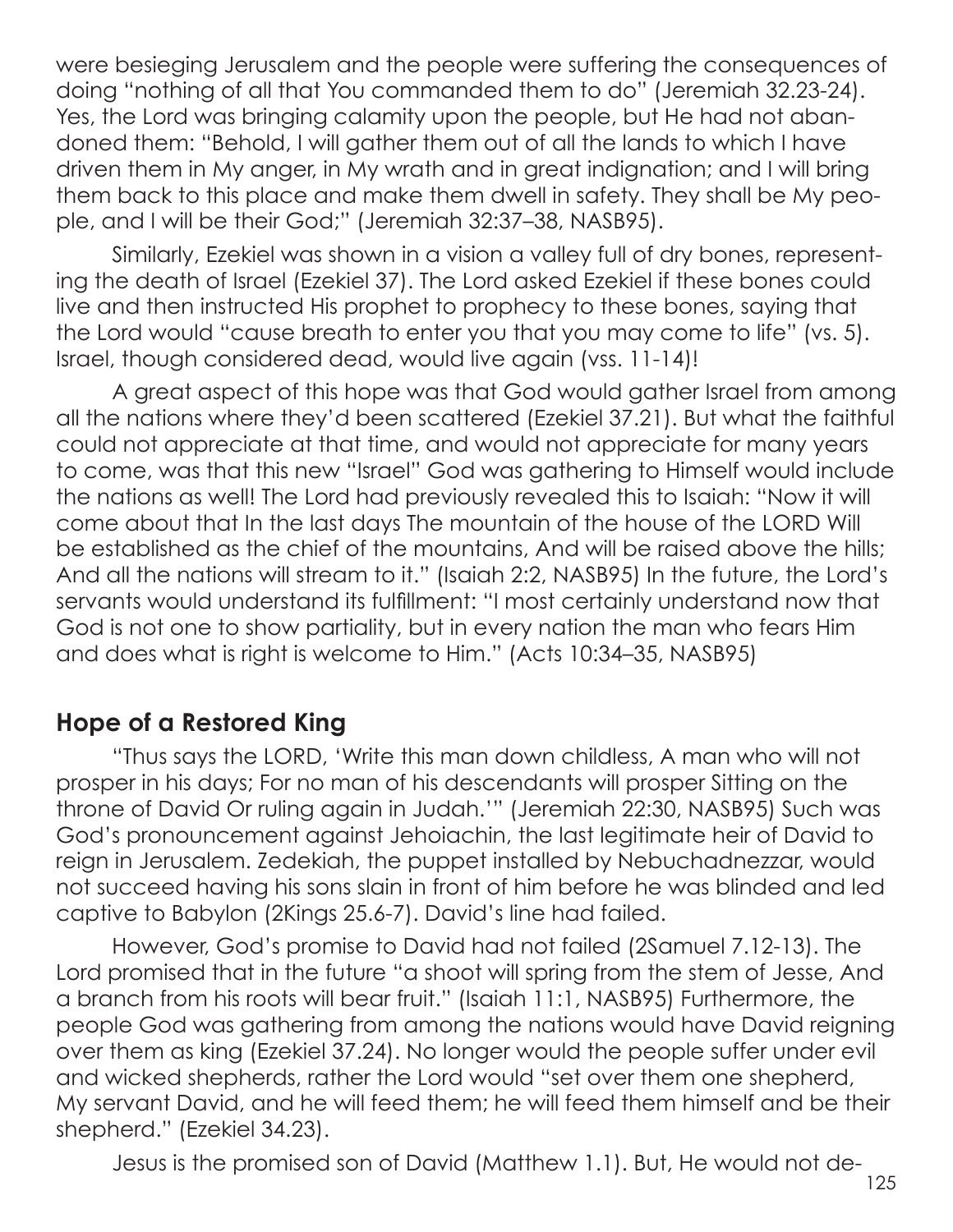scend from the line of kings, but through a different part of David's family tree (see Luke 3.31). The King would be restored (Mark 16.19); the Lord's promise to David would be kept!

#### **Hope of a Restored Temple**

Even before Israel had conquered the Promised Land, the Lord commanded the people to "seek the LORD at the place which the LORD your God will choose from all your tribes, to establish His name there for His dwelling, and there you shall come." (Deuteronomy 12.5). However, even before Jerusalem was destroyed in 586 B.C., the Lord had shown to Ezekiel that His presence was no longer in the Temple (Ezekiel 10.18-19; 11.22-23). And when the Babylonians captured Jerusalem, they thoroughly looted the Temple before burning it with fire (2Kings 25.8-17).

But the Lord revealed to Ezekiel that there would be a new and greater Temple (Ezekiel 40-42) and there He would dwell: "And the glory of the LORD came into the house by the way of the gate facing toward the east. And the Spirit lifted me up and brought me into the inner court; and behold, the glory of the LORD filled the house." (Ezekiel 43:4–5, NASB95) This was NOT the Temple constructed in the days of Zerubbabel, for it was not even as grand as Solomon's Temple (see Ezra 3.12) and the Lord's glory did not fill its sanctuary (contrast Ezra 6.15-18 with 1Kings 8.10-11). No, God's new Temple is far more glorious; His new dwelling place is in His people (1Corinthians 3.16; Ephesians 2.19-22).

# **Temple Size Comparisons**